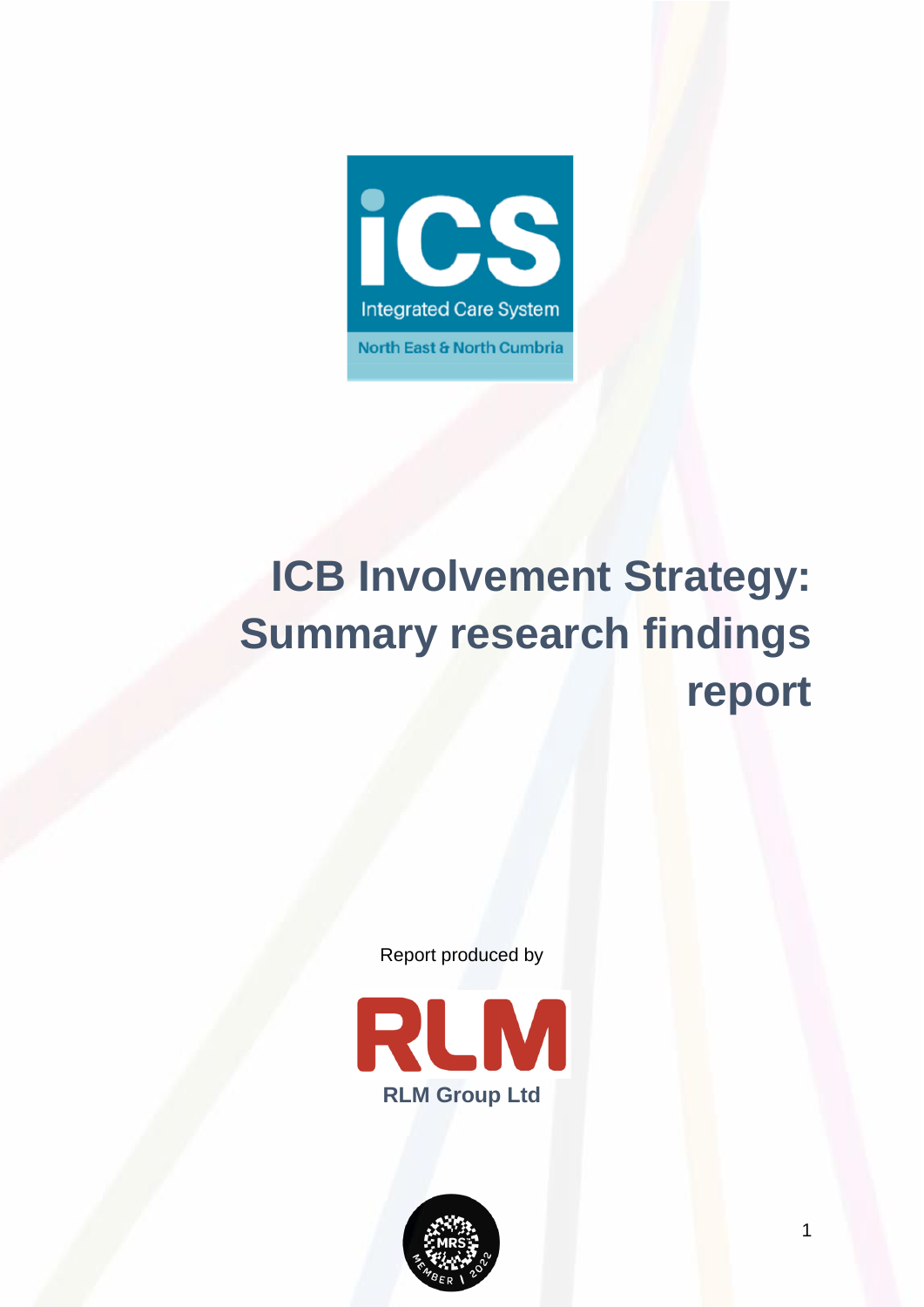# **Contents**

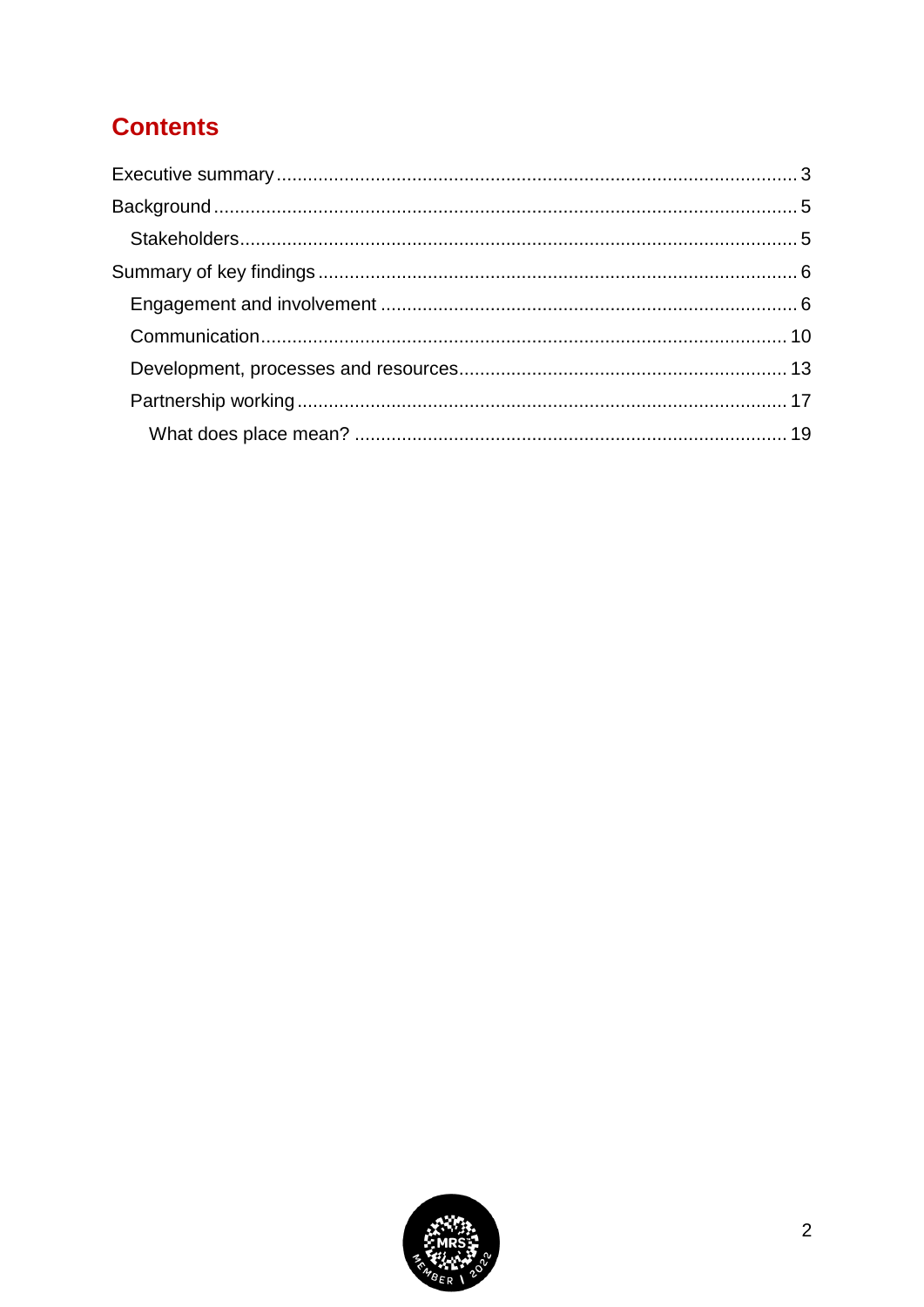# <span id="page-2-0"></span>**Executive summary**

This report details some key findings from conversations with stakeholders exploring what is important with involvement and engagement with the NHS. Conversations were held with a number of stakeholders across the North East and North Cumbria geography, to help inform the development of an Involvement Framework for the new Integrated Care Board. This builds on previous conversations with stakeholders around some principles for involvement. Some key themes identified through these recent conversations include:

- **Engagement / involvement -** When stakeholders addressed engagement and involvement, they discussed:
	- Quality of engagement or involvement
	- Healthwatch and Voluntary and Community Sector Organisations (VCSOs) role
	- How and when to engage
	- The Commissioning Cycle
- **Communication -** When stakeholders addressed communication, they discussed:
	- Updates / being kept up to date
	- Two-way communication / allowing for feedback
	- Communication in the community
	- Further knowledge or further understanding required
	- Simple or clear communication
	- Advertising
- **Development, processes and resources -** when stakeholders addressed developments, processes and resources, they discussed:
	- The ICS process and developments
	- Equality of access
	- Local services
	- NHS Services
	- Contact person, point of contact access
	- Patient or community involvement
- **Partnership working -** When stakeholders addressed partnership working, they discussed:
	- Relationships

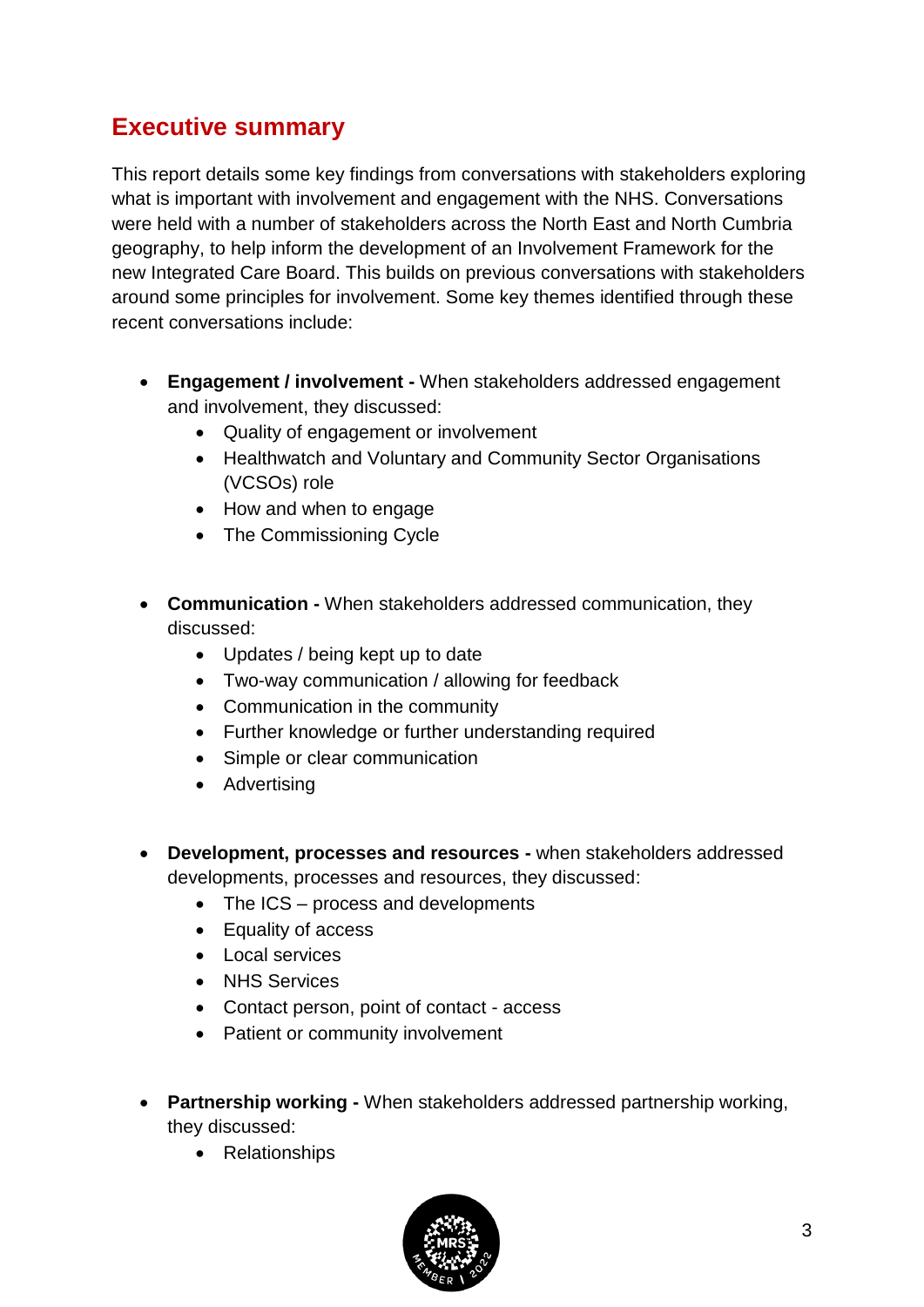- Links between organisations
- Co-production
- **What 'place' means**  There's a different meaning to different people it varies in different parts of the county with different stakeholders and depending upon the conversation.

This summary report is supplemented with a larger research report which includes more detail and discussion around the feedback obtained.

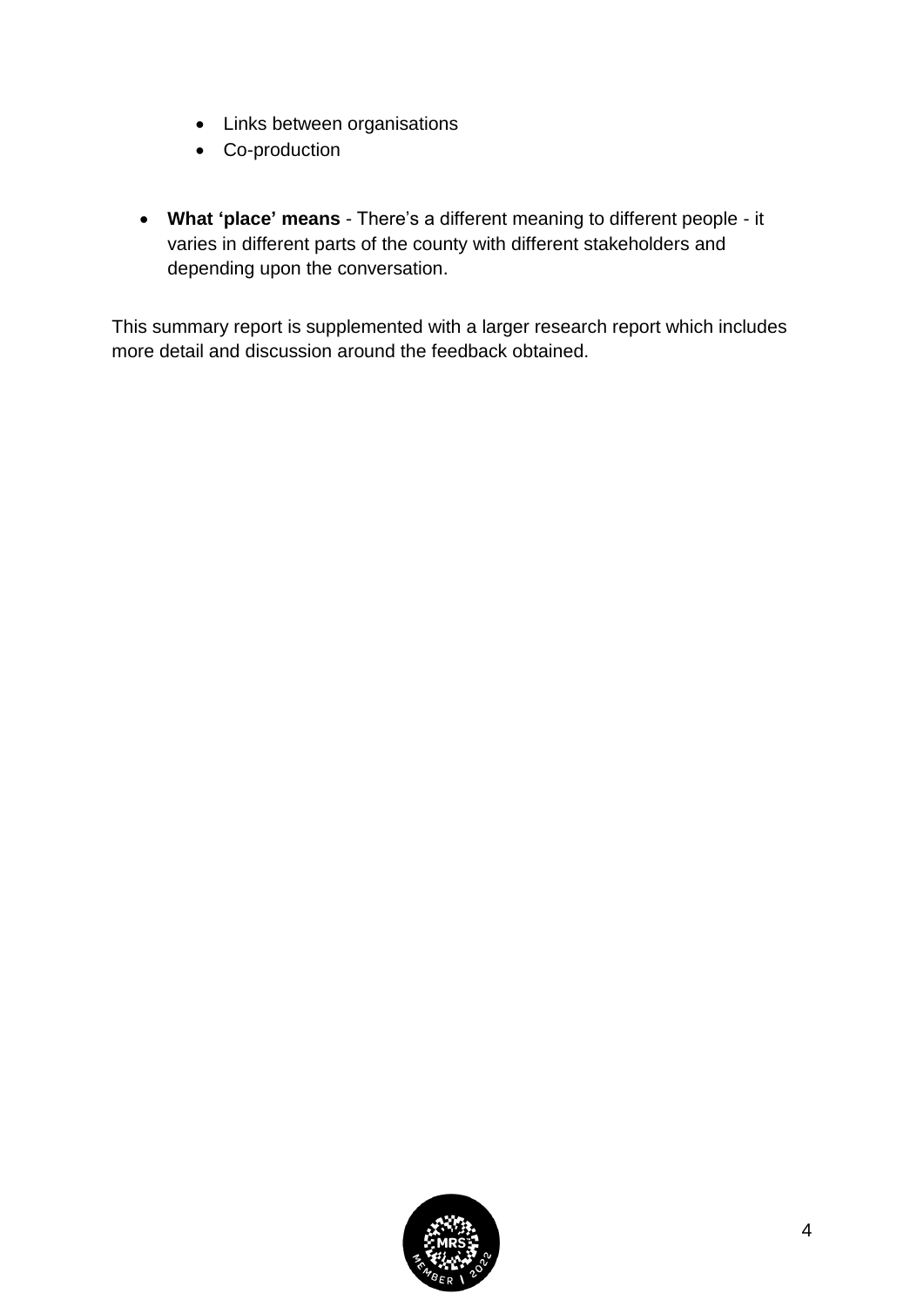# <span id="page-4-0"></span>**Background**

The NHS in the North East and North Cumbria is undergoing organisational change, with an Integrated Care Board (ICB) being established to take over statutory responsibilities currently carried out by Local Clinical Commissioning Groups (CCGs).

To ensure that the new structure has patient engagement and involvement at its heart, a Strategic Engagement Group made up of engagement professionals from across the region has been working together to develop a strategy or framework for involvement.

The Strategic Engagement Group involved a range of key partners and stakeholders in developing some principles of engagement to include in the Involvement Framework for the ICB. Building upon these conversations, the working group explored what would be important to stakeholders to include in the draft framework.

Stakeholders were invited to contribute through meetings, via emails, or through one-to-one conversations, and were asked to think about the following range of questions:

- What works well about the way local NHS involvement currently works.
- What could work better about how involvement currently works.
- Are there any concerns about involvement at a regional level (across the Northeast and North Cumbria).
- What does the term 'place' mean to stakeholders (for example, local authority level, or smaller neighbourhoods and communities).
- How would we know involvement was working well across the ICB.

## <span id="page-4-1"></span>**Stakeholders**

Feedback was received from a range of stakeholders across the North East and North Cumbria region. This included:

- VCSOs
- Healthwatch
- Members of the public
- Patient representatives
- Lay members for the CCG
- CCG representatives
- Councillor / MP / Member
- Governor

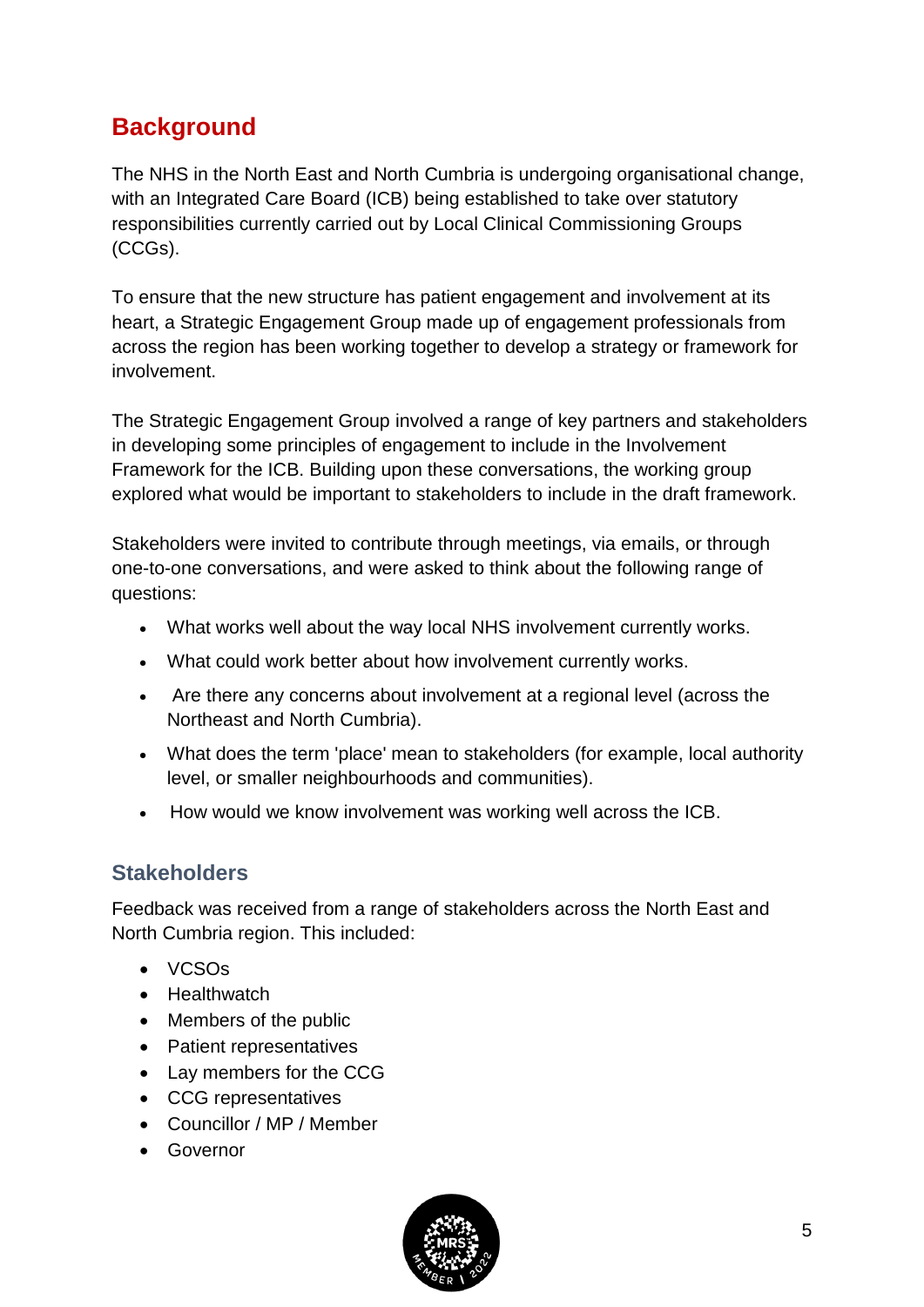- Local Authority representatives
- Primary Care Network (PCN)
- Trust
- Patient forums / groups / patient reference group
- 'Other' stakeholders (stakeholders which do not fit into the above categories)

# <span id="page-5-0"></span>**Summary of key findings**

Five prominent themes were identified through the feedback received with a range of stakeholders across the North east and North Cumbria region. Each theme had a range of sub-themes identified, which are discussed below:

## <span id="page-5-1"></span>**Engagement and involvement**

A broad theme identified by stakeholders was engagement and involvement, specifically around: the quality of engagement or involvement; Healthwatch and the VCSO role; where and when to engage; and the commissioning cycle.

#### Quality of engagement or involvement

Some stakeholders indicated they have good engagement or involvement with the NHS or that the current involvement and engagement teams do a good job (patient forum / group / PRG; VCSOs; 'other' stakeholders). The way the NHS currently engage is a good starting point, but more engagement is needed, assuming when the CCGs transition to an ICB. A Healthwatch representative commented that they were keen to contribute more and were glad the involvement process was developing and not a finished project (Healthwatch; 'other' stakeholder).

Supporting this, some governors felt included and engaged in the process, and a VCSO representative felt involved with the strategic development of the Integrated Care System (ICS) and ICB. Also, a VCSO commented how the running of focus groups to involve people and stakeholders to understand where improvement is needed should be praised (VCSO). However, some stakeholders felt there has been no patient or public involvement or engagement during the development of the ICS (Lay Member; patient forum / group / PRG).

Some stakeholders suggested Patient Reference Groups (PRGs) allow members to be involved in *"all aspects of CCG"*, that members can contribute through CCG workshops and develop new initiatives (Patient forum / group / PRG; 'other' stakeholders).

It was identified that feeling involved, valued, and respected is important (Healthwatch, VCSO). The ICS / ICB should grow engagement based on what works

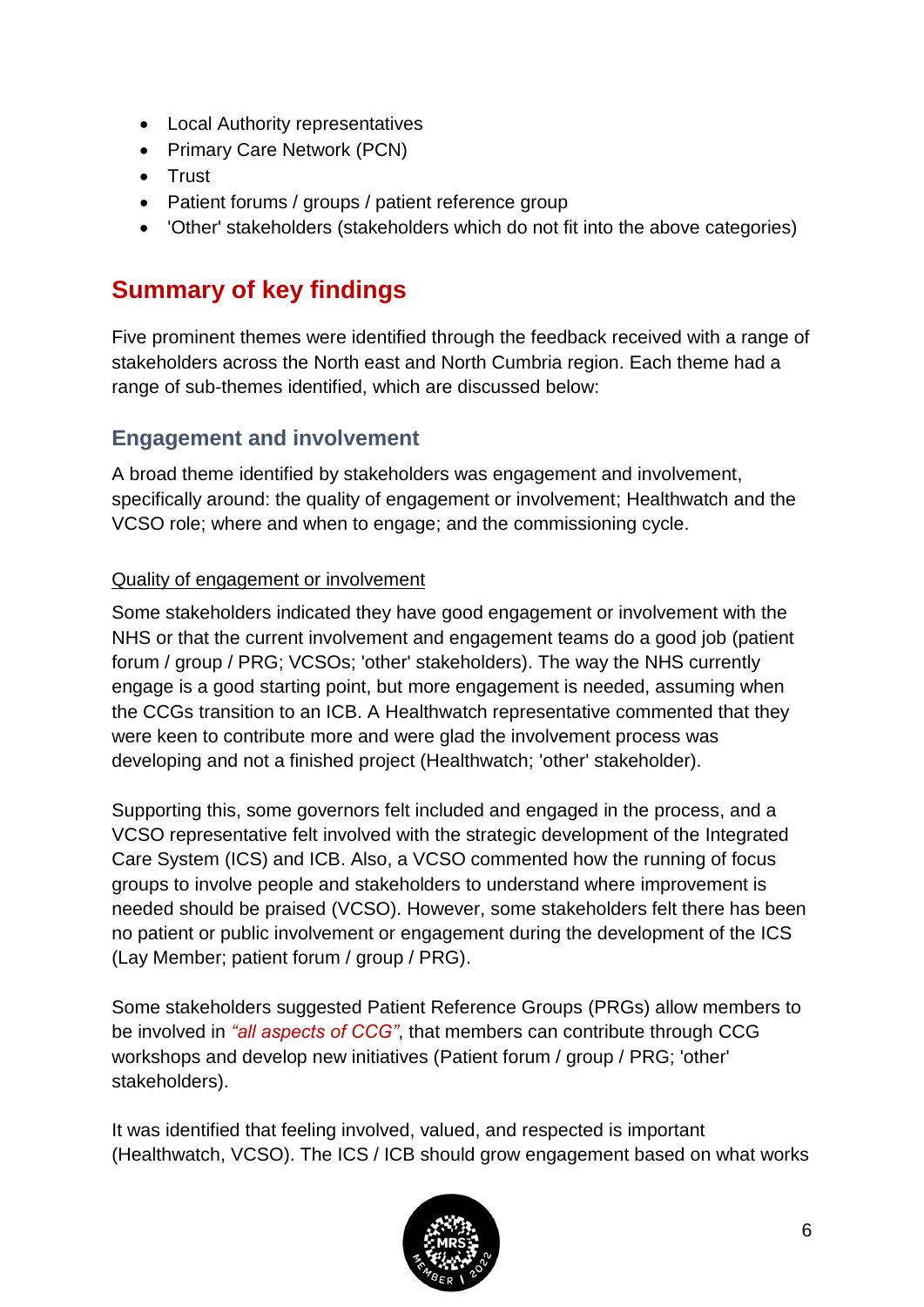well, and 'before and after' surveys will identify the progress made in service delivery and patient satisfaction (patient forum / group / PRG; Governor).

The importance of clear, meaningful involvement and engaging in joined-up local conversation is recommended (Lay Member; VCSO; 'other' stakeholders). Also, involvement should be effective, worth the effort, make a difference, and be able to have an influence (Lay Member).

A stakeholder suggested that a Senior Operating Manager, a Director with responsibility for involvement, and a specialised engagement resource within the CCG, all currently work well *"to support and challenge staff undertaking engagement"* (Lay Member).

Moving forward with involvement, some stakeholders felt the development of continuous two-way engagement was needed as the current process felt disjointed, rushed, or *"sporadic and adhoc"* (Healthwatch; Lay Member; 'other' stakeholder).

A steering group approach has also been recommended, allowing people from different sectors of the community to have a place at the table and influence the network (Patient forum / group / PRG).

#### Healthwatch and VCSO role

It was suggested that Healthwatch could be used for engagement activities instead of using private companies, and there could also be Healthwatch representatives on ICP and ICB level decision making committees (Governor; Lay Member). In response to this, the Strategic Working Group clarified that Healthwatch does have a seat at the ICB and is also linked in at Place level. One stakeholder ('other' stakeholder) questioned how Healthwatch could link between regional and local representatives. To provide clarification, Healthwatch does have a collaborative across North East and North Cumbria and they are currently planning structures to support how they link in at a strategic and operational level. The 13 organisations are developing a way of working to make this effective.

Some stakeholders mentioned how using VCSOs to conduct projects on behalf of the NHS works well, because of "*their closeness to the public and key groups, especially harder to reach groups"* (patient forum / group / PRG, Lay Member respectively). However, involvement and engagement tasks should still be relevant to their service and appropriate to their capacity (VCSO).

However, concerns were raised over the demands on organisations and their members, with equality of partnerships within the voluntary sector recommended (VCSO; patient forum / group / PRG).

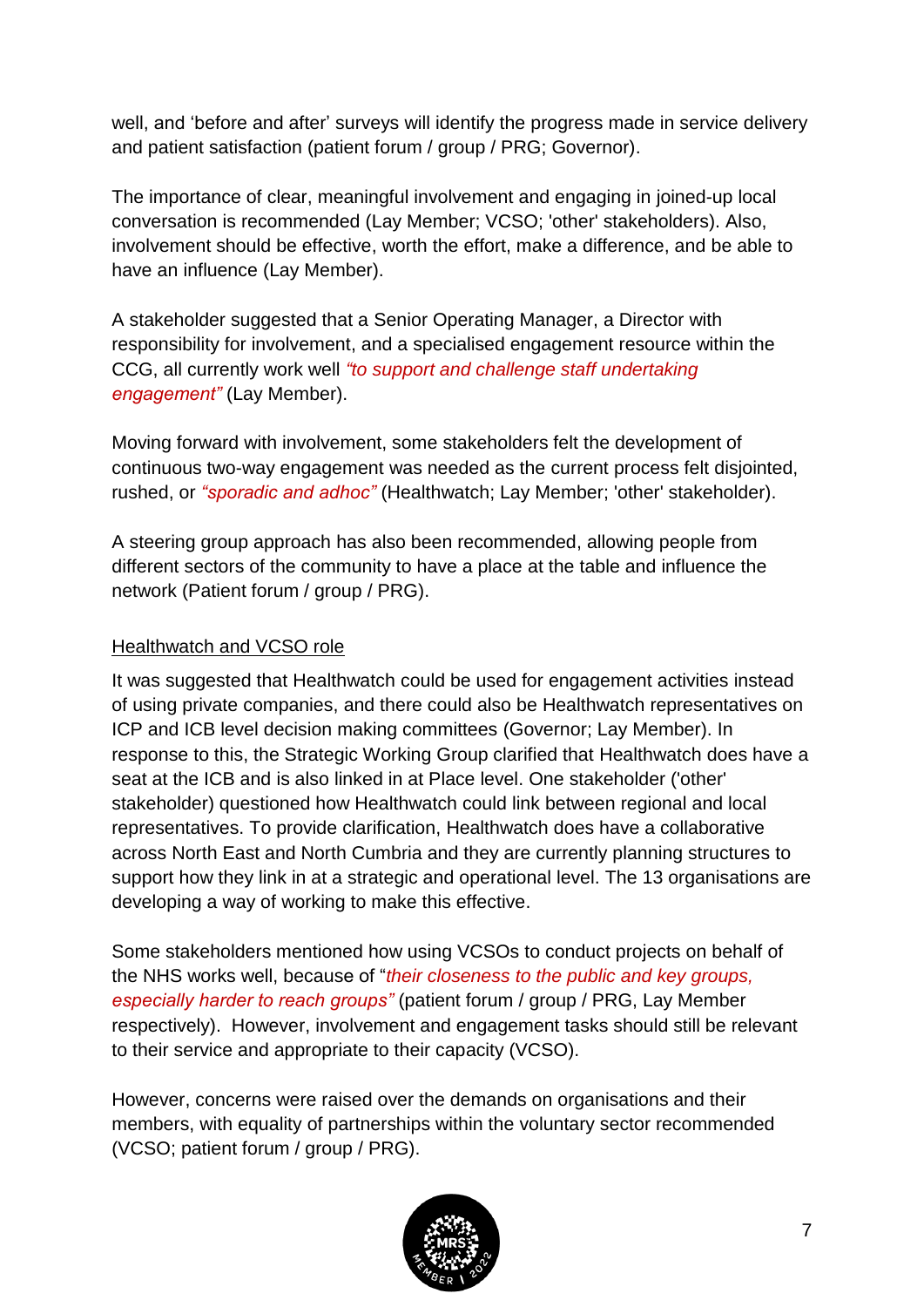Another concern raised was how a VCSO organisation could influence the engagement or involvement process from the perspective of their organisation and not the perspective of individuals (VCSO).

Furthermore, concerns were raised regarding the amount of time VCSOs contributed when they engage or connect into both local and regional conversations. The question was asked if the ICS would consider providing funding to pay for people's time to attend meetings? An example was provided from a project in North Yorkshire, where people were paid for their time ('other' stakeholder; VCSO).

Having an involvement budget would allow the ICB to source specialist support for specific work, but as part of this there is a need for investment in the VCS at 'place' level (Lay Member; VCSO).

Currently, some stakeholders felt there is no clear plan for VCSO engagement, and that engagement needs to be streamlined from the beginning and not last minute; these organisations [the VCSO] need to be heard ('other' stakeholder; VCSO). In response to this, the Strategic Working Group clarified that there is a VCSE partnership structure at all levels of the ICS. This is led by the infrastructure organisations Vonne and CVS and is linked into the developing ICB governance

It was suggested that awareness should be improved for groups such as Healthwatch and PALS to engage with wider audiences. (Patient forum / group / PRG).

#### How and when to engage

There was a lot of feedback around the importance of how to engage and when to engage, with several suggestions or recommendations put forward for future working.

Several stakeholders mentioned the need for earlier involvement, or more notice being provided (Governors; 'other' stakeholders; VCSOs). Detailed planning of involvement activities was identified as a recommendation for the ICB. This would include a coherent plan about engagement streams and opportunities, or a document which outlines the local system and points of engagement ('other' stakeholder). Continuous engagement, and more opportunities to share experience were also identified as important ('other' stakeholder; VCSO). Public Health, Health and Social Care providers and a diverse range of VCSOs should all be engaged, ensuring the *"intelligence they have is used to influence decisions"* ('other' stakeholder; VCSO).

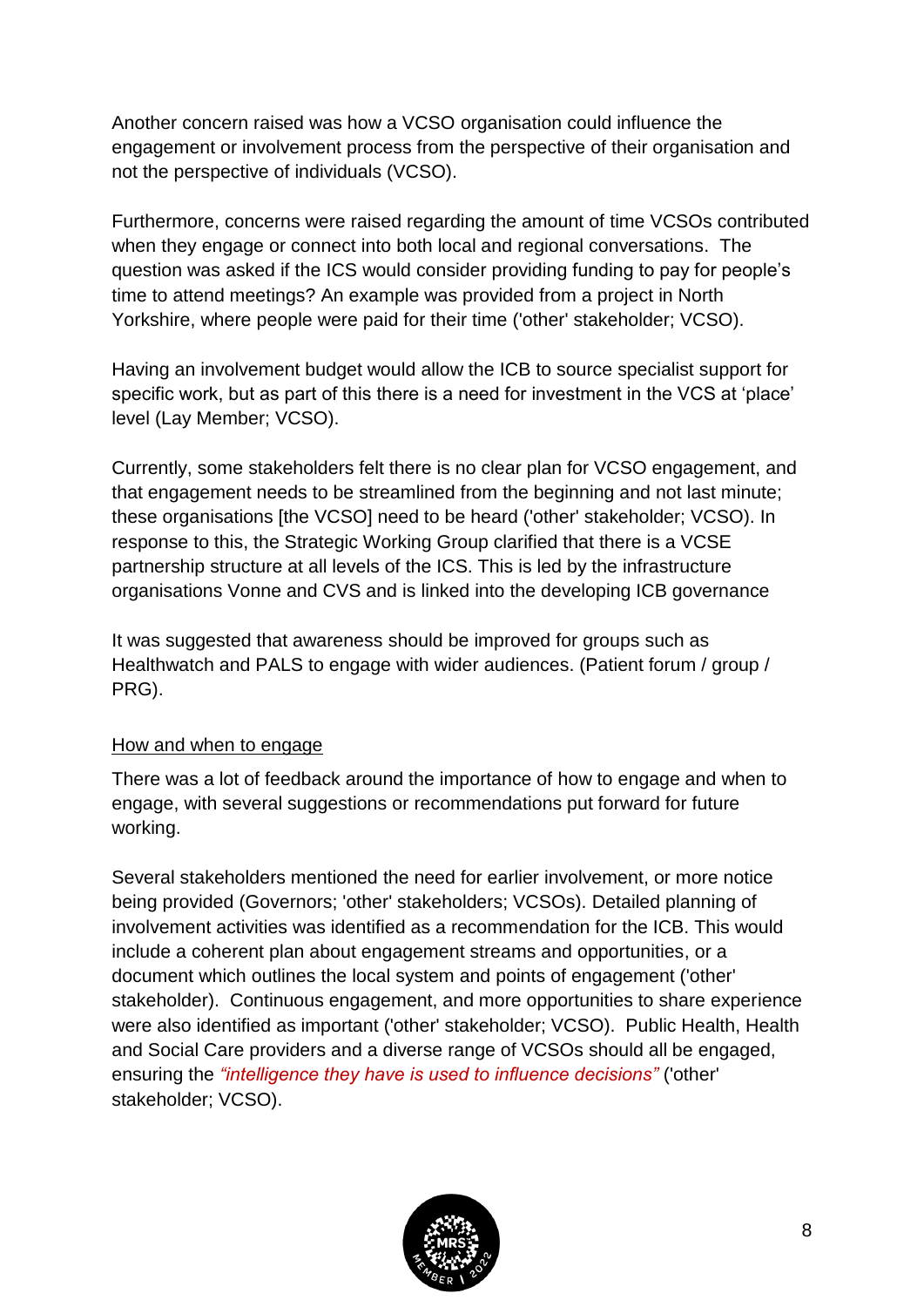Also recommended, was a review to identify what involvement and engagement activities or functions would be lost in the transition from CCGs to the North East & North Cumbria ICS ('other' stakeholder). In response to this comment, the Strategic Working Group wanted to provide reassurance that this is the approach that has been followed: to share best practice across the region and to value the established local relationships has been a guiding principle in this work.

It was identified that the NHS always approach the same people, and therefore there is a lack of diversity and a need for more inclusive involvement. It was suggested that regional conversations need to be relevant to the population. It was further recommended that the ICB could use social media as a tool to reach people, or reach out to where people are (MP, Lay Governor, 'other' stakeholders; VCSO). A Governor addressed *"a divide in the level of engagement required and expected from patient/ public involvement between Secondary Care and Primary Care."*

Some comments were received around Citizen Panels, and how they could provide a good cross section of views, which could be broken down by area and demographics ('other' stakeholder; VCSO). Additionally, connections with local patient and service user groups would facilitate better involvement in local service planning (Governor). Involving Inclusion Health Groups, Working Groups on Health Inequalities, harder to reach groups, as well as running groups within practices was also recommended ('other' stakeholders; VCSO). Primary Care should also engage with the community more, engaging in other locations such as A&E, local pools etc ('other' stakeholders). Another suggestion made was to ask people to share their views via the 'Your NHS Online Community' (Governor). The development of an ICS portal allowing for interaction and geographic based information was also mentioned, alongside an improvement to the ICS website ('other' stakeholder).

Covering expenses to help people to be involved with engagement was advised ('other' stakeholder). Stakeholders also suggested face-to-face and online sessions work well, including a community drop in forum twice a year ('other' stakeholder; patient forum / group / PRG).

#### The Commissioning Cycle

Some stakeholders suggested that more engagement and involvement is required ahead of the introduction of a new healthcare system, and that this needs to be earlier in the commissioning cycle and before decisions are made (Lay Member; 'other' stakeholder; VCSO).

There's a need for clarity over the commissioning of the ICS and how it will work going forward. They need to address the challenge between strategic and operational conversations (Healthwatch; patient forum / group / PRG).

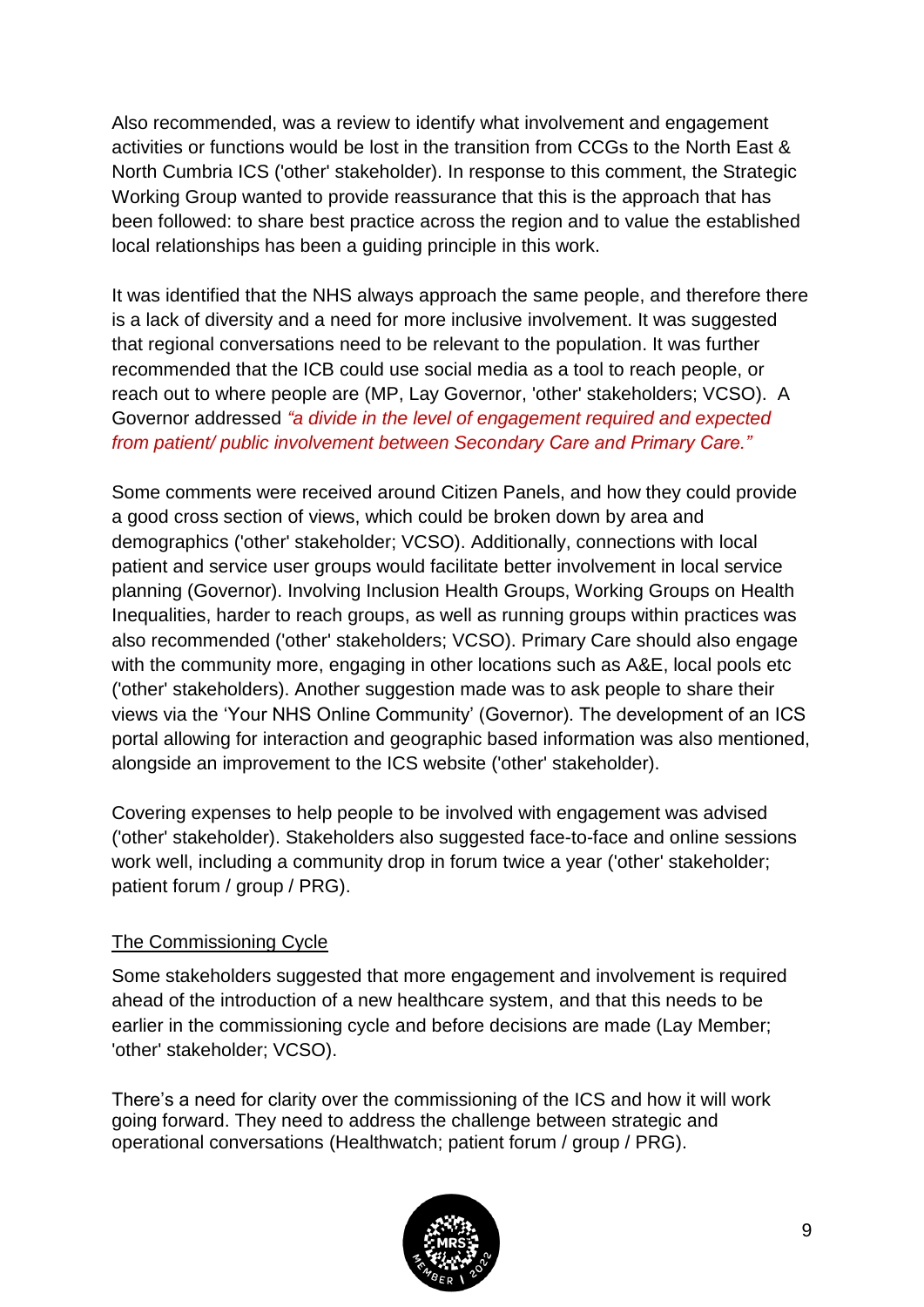When the ICS is formed, there are concerns about the grant schemes for the voluntary sector (VCSO). Another stakeholder suggested they were cynical about the commissioning process (patient forum / group / PRG).

## <span id="page-9-0"></span>**Communication**

Communication was identified as a recurring theme throughout the feedback. The importance of keeping people, communities, and stakeholders up-to-date, with clear and easy to understand messages, a range of communication methods, and the opportunity for two way communication was highlighted

#### Updates / being kept up to date

Stakeholders felt they currently receive regular updates from the NHS ('other' stakeholder; patient forum / group / PRG; PCN; VCSO), and they would like to continue receiving regular updates. VCSOs suggested newsletters would be useful as they were helpful in supporting engagement campaigns (VCSO). Some stakeholders also suggested the use of a formal report on involvement - potentially an annual or quarterly report (Lay Member; patient forum / group / PRG).

Regular updates about progress with the ICS were requested, including updates that are aimed at young people ('other' stakeholder; VCSO). Similarly, the sharing of information in a timely manner, or sharing real-time information on what is and is not working was advised (PCN; VCSO).

An MP felt wider public communication is currently limited to when there are issues, and not for plans and ideas for the future. Messages can be lost in transit or be diluted while being fed up the chain of the ICB (patient forum / group / PRG; VCSO).

#### Two-way communication – allowing for feedback

Governor and Trust member contact systems work quite well for those involved (MP). The CCG is good at listening to local voices and it works well when they request views from the public (Healthwatch; VCSO).

The CCGs approach of using local organisations works well in terms of getting messages out, but it doesn't work as well when obtaining feedback (VCSO).

The PCNs allow people to get feedback about where they live. They should also provide regular evidence of engaging local people (Governor; Lay Member).

People and organisations should be given the opportunity to provide feedback and it is important to listen to this feedback (Lay Member; Healthwatch; MP; 'other'

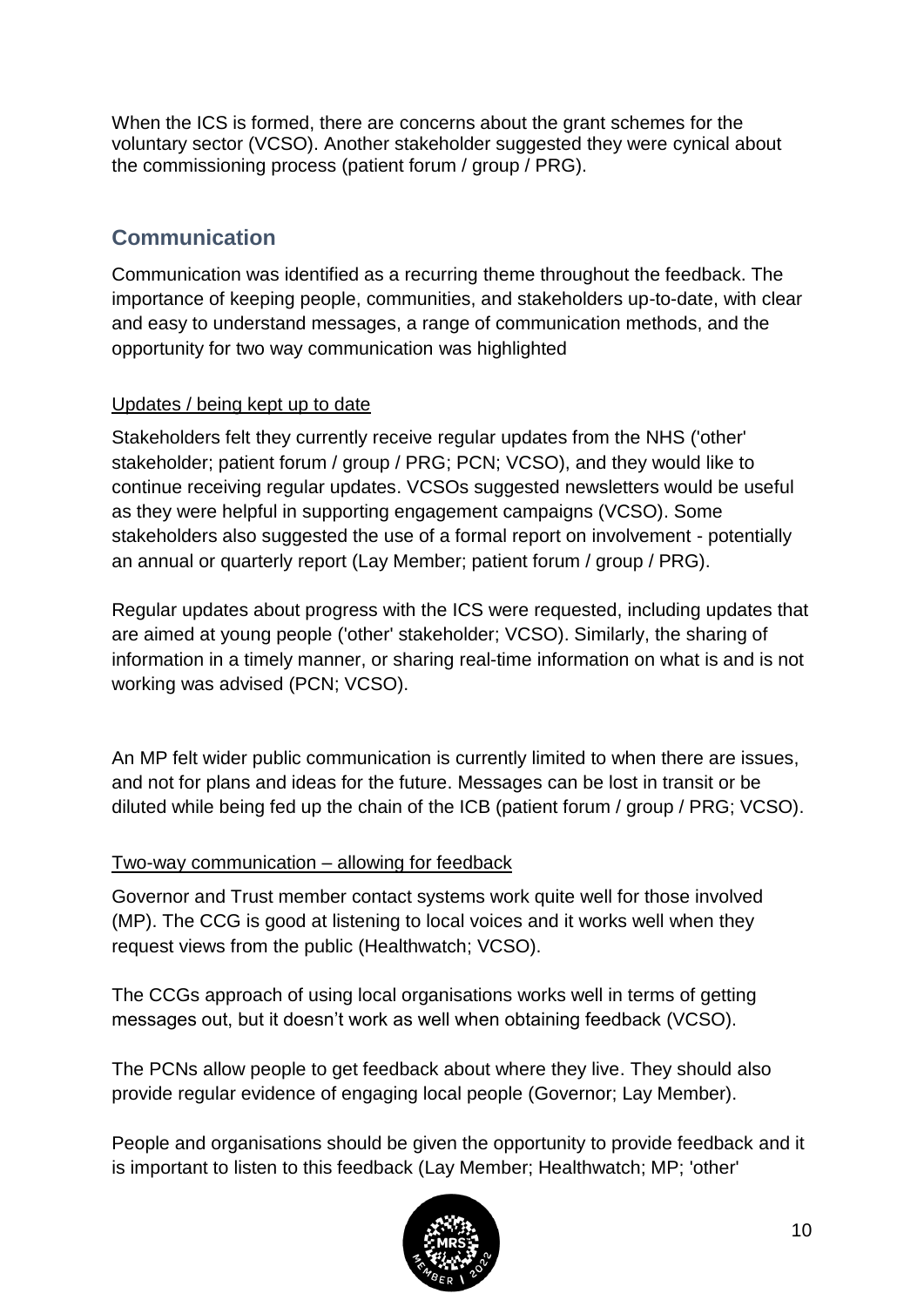stakeholder; patient forum / group / PRG; VCSOs). Patients don't feed back any criticism as they feel it may impact on their treatment (Governor).

Stakeholders discussed the need to either listen to patients or ensure communication is two-way (Local Authority; 'other' stakeholder; patient forum / group / PRG; VCSO).

Providing feedback to people and organisations is also important (Healthwatch; Lay Governor; MP; 'other' stakeholder; VCSO). Communities should see the results and benefits of providing feedback - there should either be a current review on the methods of feeding back or introduce a *"you said we did directory"* (VCSO; 'other' stakeholder).

A PRG representative suggested they only find out what is happening in the local area, such as initiatives with regards to patient care through the group they're involved in. This gives them the opportunity to give their point of view. The patient forum is *"an excellent way to hear about developments, gather experiences and raise issues"* ('other' stakeholder).

A Governor also addressed feedback, suggesting the process they were involved in was casual and more notice of the requirement for feedback should be provided.

#### **Digital**

The CCG website and the local NHS involvement website works well and clearly sets *"out how to get involved and the outcomes from any involvement"* (Healthwatch; PCN). Additionally, the new digital tools work well (VCSO).

The NHS needs to ensure they engage with young people - young people don't follow Trusts or CCGs on social media (VCSO). In contrast a representative from a PPG suggested they get their information from local NHS involvement via Facebook and they feel it does work well.

#### Communication in the community

There is a lack of communication or articulation of the ICS and ICB to the general public - it currently remains a mystery with current engagement, predominantly internal (Lay Member; Governor; VCSO).

Information from the community needs to be fed to senior ICB without losing the message - the link in communication between the public and senior leaders needs to be improved (patient forum / group / PRG). There's a gap in *"communication stops participation,"* - communication needs to focus more on local area working in the community and not at 'place' (Healthwatch).

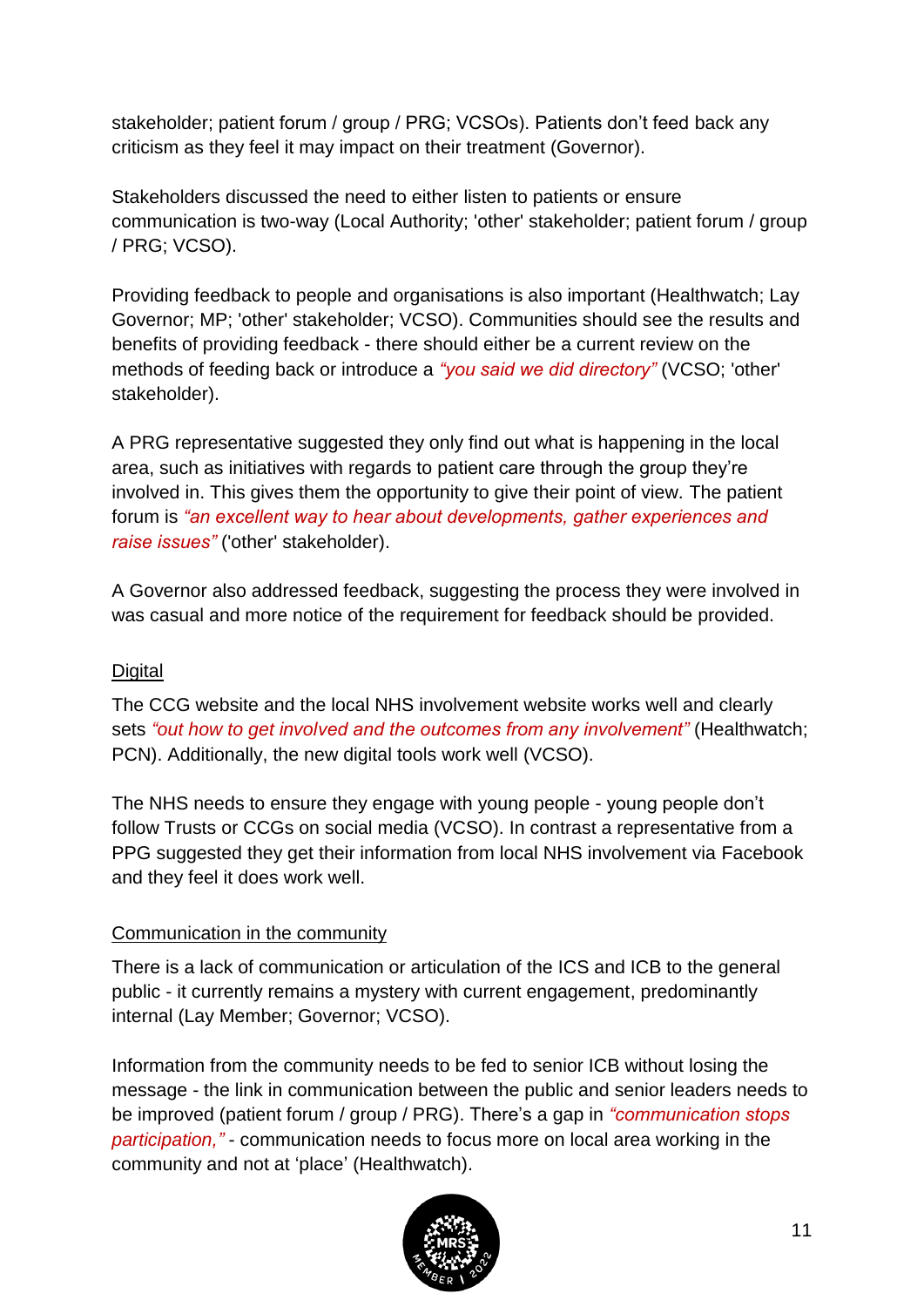A more proactive approach to communicating with the community is recommended smaller, more specific local conversations could be part of this framework (VCSO). They could also use the VCSO structures that have been established, this would provide a steady flow of information (VCSO).

#### Further knowledge or further understanding is required

More understanding of the ICB engagement structure - what happens locally, including knowledge over whether the PRGs will continue was requested (Healthwatch; patient forum / group / PRG).

There's also a lack of understanding over where the PCN fits within the ICS. They suggested more information on this would be useful ('other' stakeholder). Patients also should have a better understanding of the management structure ('other' stakeholder).

More understanding of the Citizen Panel was also requested (Healthwatch).

Holding discussions with minority groups in order to resolve any misunderstanding over communication and bias was recommended ('other' stakeholder).

#### Simple or clear communication

There's a need for clear communication or language - this would improve demographic or data monitoring collection (patient forum / group / PRG; VCSO).

Concerns were also raised around service users not being understood due to language, cultural and other barriers. There's a need to ensure fair access to services for all (VCSO). Also, a lack of coherent messaging or signposting between services and organisations was discussed (VCSOs).

There's a need for honest conversations about what is *"on the table"* and how organisations can work collectively, alongside clarity in reporting (Healthwatch; VCSOs).

#### Advertising

Updates could be provided to local papers, or they could use public information films. Acknowledging the Jewish community and their lack of access to mainstream media was also mentioned ('other' stakeholder; VCSO).

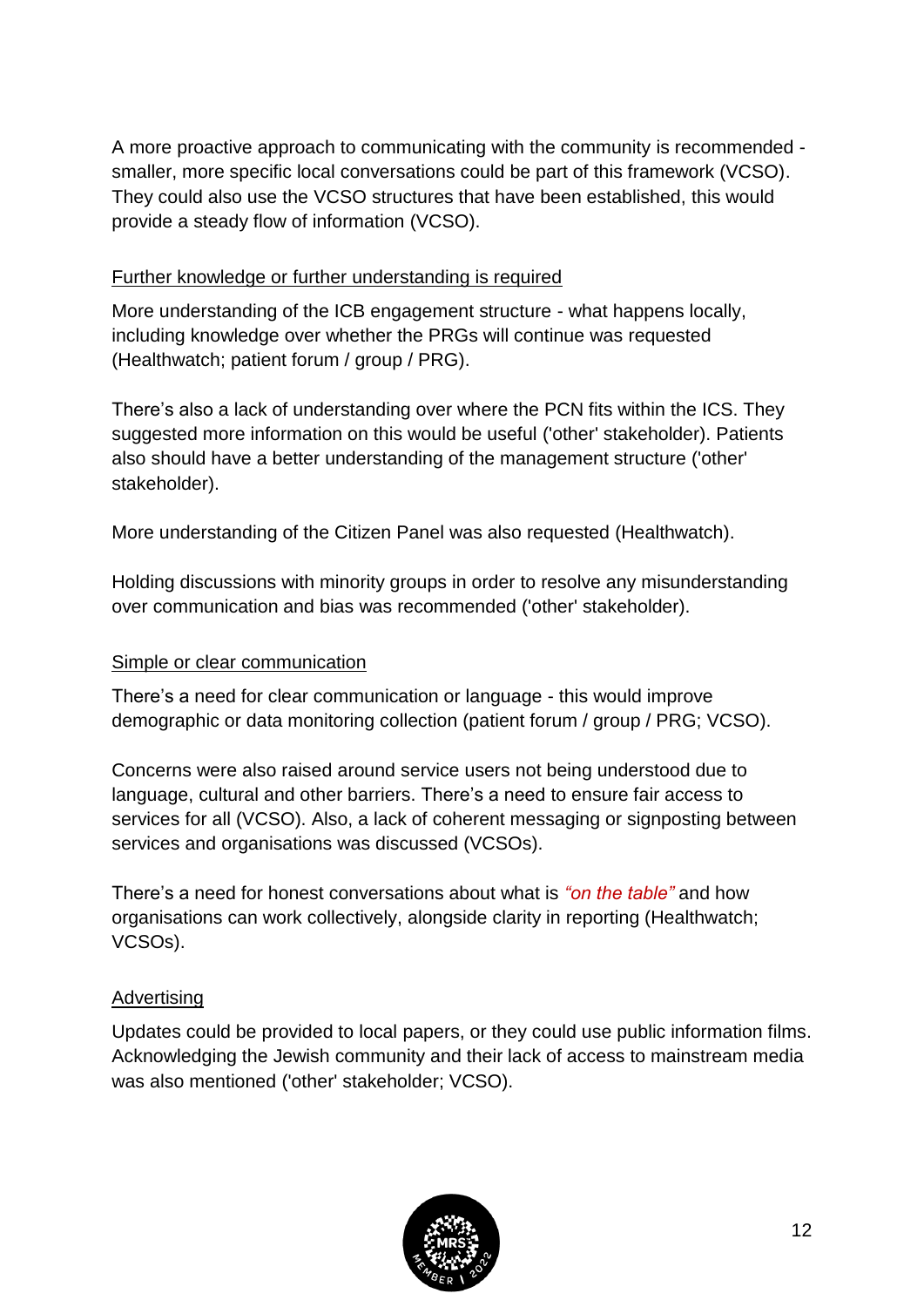### <span id="page-12-0"></span>**Development, processes and resources**

A broad theme discussed by stakeholders addressed developments, processes and resources. We will now draw conclusions based on; process and developments of the ICS, equality of access, local services, NHS Services and patient or community involvement.

#### The ICS – process and developments

Concerns were raised over the size of the ICS, suggesting the identity of the former CCGs will be lost ('other' stakeholder; VCSO). However, a VCSO representative suggested *"change of this scale is needed within the NHS."*

A VCSO representative questioned whether some places would get left behind due to the size of the ICS? There's the potential lack of understanding for local concerns with decisions made centrally, a loss of flexibility due to the size of the ICS and the potential loss of the *"the good things that the Patient Forum has achieved"* ('other' stakeholders).

The Public and Patient Involvement committee is accountable to the governing body - this provides a focus for involvement; the use of consultation supports good practice and provides independent assurance (Lay Member). Although there's a lack of ICB committee for public and patient involvement assurance (Lay Member). Also, will the Health and Wellbeing Board have a similar patient involvement structure to the CCG ('other' stakeholder)?

Additionally, will be *"an ICB Director with responsibility for involvement and then a single officer in each of the local Places – nothing in between and too little resource at Place"* (Lay Member).

All outcomes should be set out and agreed in advance (VCSO). Concerns were raised over how the ICS and ICB will measure involvement (Governor)? One option would be an annual report on involvement activity - whilst not required, it would be good practice and provide evidence of involvement (Lay Member).

Statutory safeguarding reviews are vital for understanding how well systems work and where to make improvements - they need to *"ensure that there is alignment with respect to how the ICS and our statutory Boards / partnerships safeguard our most vulnerable residents"* (Local Authority; 'other' stakeholder).

The importance of ensuring there is no duplication in engagement for place-based working was also acknowledged ('other' stakeholder).

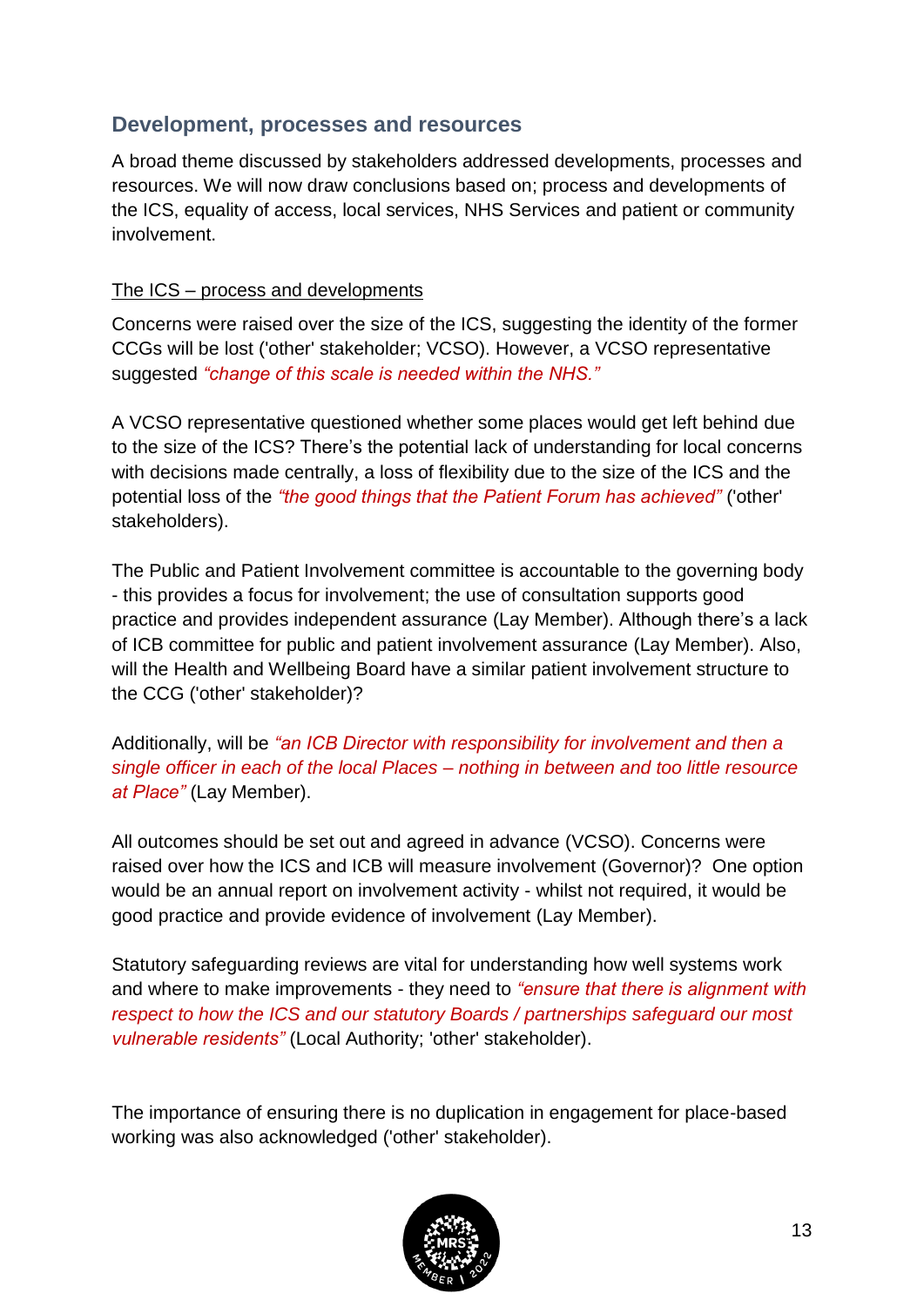Involvement and services should be designed *"bottom up,"* ('other' stakeholder, VCSO). There are concerns that the *"ICS' engagement strategy is another top-down approach to consultation"* (VCSO).

The ICS *"working at scale may present an opportunity to introduce new technologies for the public and patients to use in order to review and evaluate healthcare services that also works alongside the commissioning evaluation cycle"* (Lay Member).

The provision of longer-term funding for organisations was recommended - allowing them to engage with local people whist providing information and advice (Lay Member).

There's a need for clarity over the budget supporting involvement at all three levels, and, in particular, at place level (Lay Member). Some 'Cinderella' services *"will not be seen or heard or be set up flexibly enough to reflect the very local communities"* (VCSO).

The changes seem to be a *"possible money saving exercise,"* the CCG seems to be working well "*and felt 'closer to home' than what is on the cards now"* ('other' stakeholder).

#### Equality of access

There's a need for better access or accessibility to involvement and continuous learning around the different aspects of equality, diversity and inclusion (Healthwatch; Lay Member; VCSO).

In order to know that involvement across the ICS / ICB is working well, they require total inclusion and for everyone's voice to be heard (MP; PCN; VCSO).

Currently, *"many groups and voices still face barriers to being involved and consulted"* and there is still a lack of engagement and involvement from patients, public and carers (VCSO; 'other' stakeholder). Involvement would work well if lived experience was being used, there are concerns that patient involvement will either not exist, be diluted or lost in the transition to ICS ('other' stakeholders; VCSO). Another stakeholder confirmed that lived experience will be utilised, and that this is critical (patient forum / group / PRG).

It is important to engage *"with the hidden people who don't usually engage, reaching out to those that aren't sharing their views"* (VCSO). It is difficult at an ICS scale to hear different voices, such as individuals who are 'not popular', for example offenders and drug users can often be excluded from conversations ('other' stakeholder).

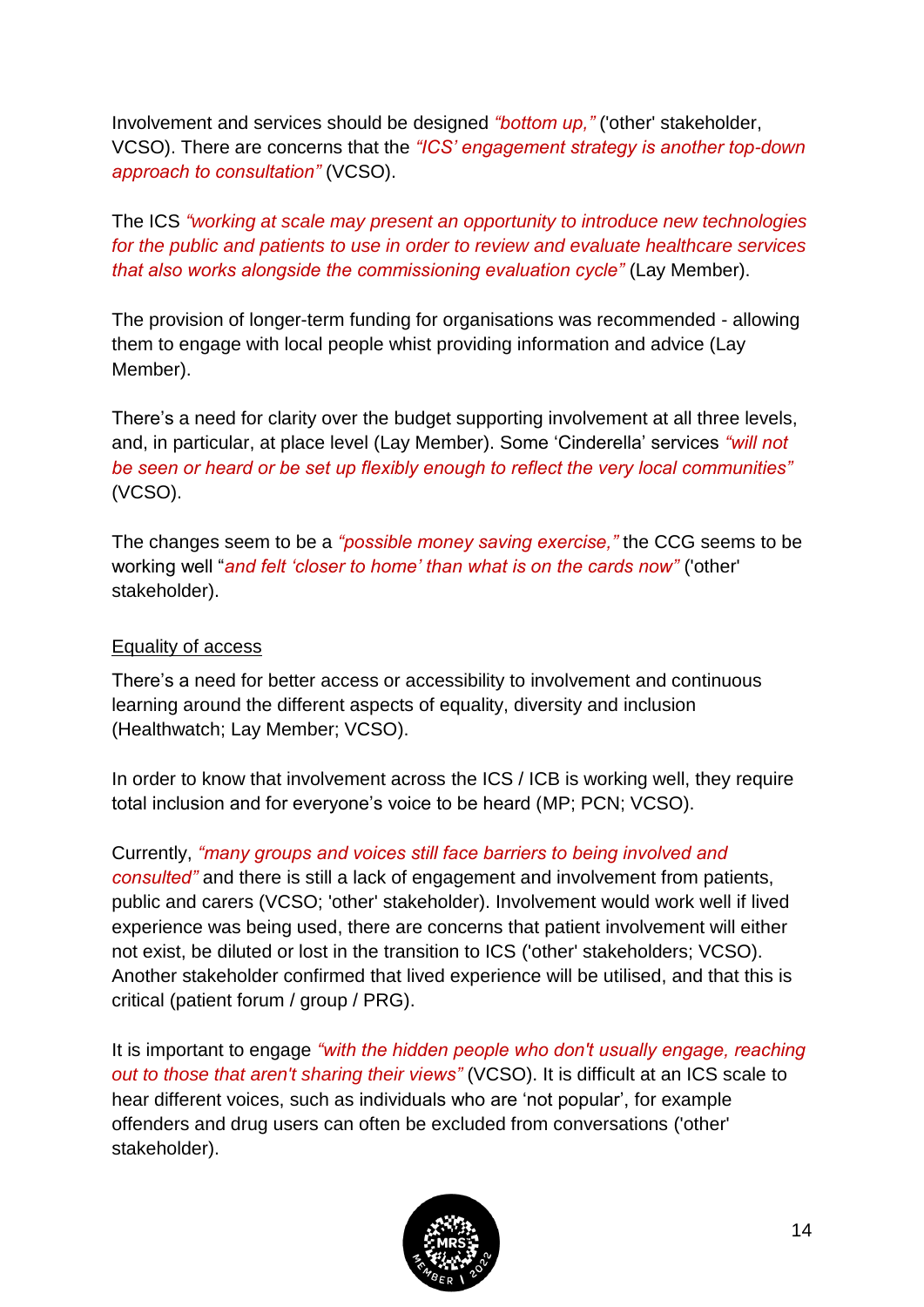The North East & North Cumbria ICS will *"struggle to reflect the diverse needs of its population"* due to its size (Local Authority). Also, the Citizen Panel needs to be representative of the local population, and should have links to community groups, with at least two PPI (Public and Patient Involvement) members on each ICB - *"any engagement and involvement strategies would [also] need to include an element of how to reach the Jewish community in Gateshead"* ('other' stakeholder).

There's a need to *"engage a public that are able to participate in (as a key part of) decisions and actions to tackle the social determinants of health inequalities"* ('other' stakeholder).

Stakeholders don't feel connected or are not familiar with the local NHS conversations, regional conversations, engagement or involvement - in part due to the size and scale of the ICS (Local Authority; VCSOs). Additionally, there is *"currently no structure for engagement at ICB level"* despite there being a need to understand the public's thoughts and feedback (patient forum / group / PRG).

Concerns were raised suggesting smaller organisations may not get the opportunity to contribute given the size and scale of North East and North Cumbria ICS, it may be hard for these organisations to link at a regional level ('other' stakeholder; VCSOs).

There is also a danger they will lose clinical influence in Northumberland, questioning how primary and community care can have a bigger voice (Governor)? Similarly, Sunderland might lose out on services and service provision (Healthwatch). There are also concerns that there may be too many areas of conflicting interest ('other' stakeholder).

Supporting this, further concerns addressed the focus on dense, urban areas meant rural areas won't have the same access to services and that rural health inequalities need to be looked at separately (PCN; VCSO). The importance of ensuring a regional perspective on tertiary services is important - the ICS needs to develop consistent measures across the region ('other' stakeholder).

Funding was also discussed - due to the larger geography of the ICS, there will be competition for budgets, and funds need to be accessible to local level organisations, to have local level delivery (patient forum / group / PRG; VCSO). A question was raised asking whether small charity grants will still be an option once the ICS is formed (patient forum / group / PRG)? Another concern addressed the ring fencing of money in to other areas outside of North Tyneside to bring them up to the same standard - leaving North Tyneside financially disadvantaged ('other' stakeholder).

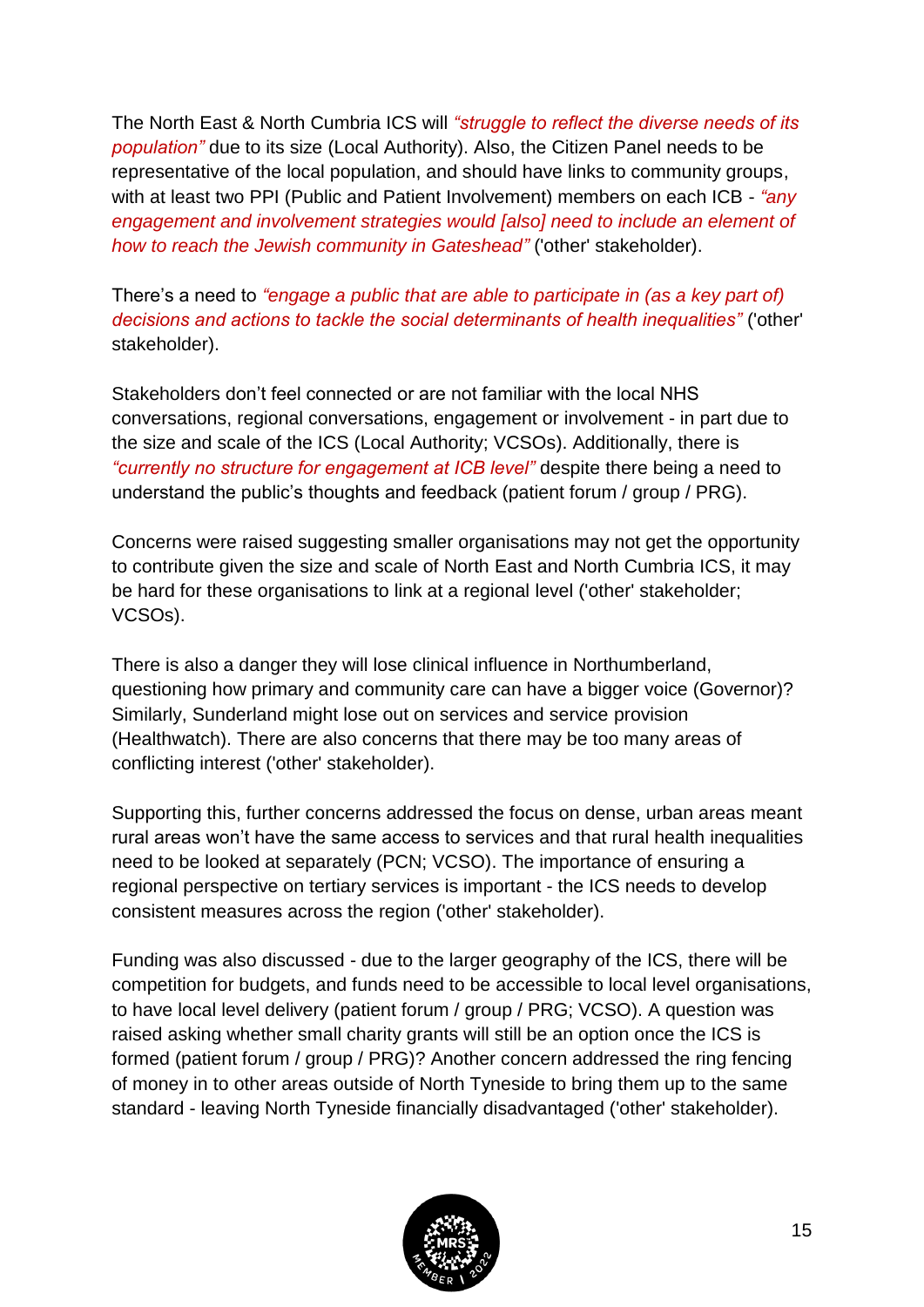Further concerns addressed access - accessing services further away when collaborating, and the use of public transport (Governor; VCSO). Another question asked whether there will be youth representation in the Citizens Panel (VCSO)?

Also, the Centre for Rural Economy lacks a health context and that the ICS needs to ensure representation and engagement (VCSO).

#### Local services

It's important that strong local networks thrive and are heard; local work should not be lost or diluted (Governor; 'other' stakeholder). The loss of locality prevents *"person based one to one working"* ('other' stakeholder).

Concerns around sharing services with other areas were also discussed - services need to stay local (Healthwatch). The potential loss of grass roots connections, localisms and specialisms is another concern (Healthwatch; 'other' stakeholder; VCSO).

There should be a local approach in the local community, with concerns that it could be difficult for the ICS to influence at a local level. Also, high priority local concerns may not be common concerns regionally (Local Authority; 'other' stakeholder).

Another concern focused on a potential increase in overall management costs due to the ICB structures (Governor).

#### NHS Services

Stakeholders suggested that services could be redesigned to be more effective, fair, and inclusive. Services should meet the needs of individuals and pathways could be more transparent and predictable (Lay Member; Trust; VCSOs).

The delivery of services should be the same for *"those living in a small hamlet, as those living in the city areas"* (PCN).

Health and Wellbeing Boards need to be *"fundamentally reviewed to include the strategic bigger picture for the geographical area they serve"* (Lay Member).

There's also the fear of *"silos of inactivity"* and that public services may continue to work in silos (VCSOs).

#### Contact person, point of contact - access

A single point of contact, or knowing who to address for specific issues, roles or responsibilities would be good ('other' stakeholder; patient forum / group / PRG;

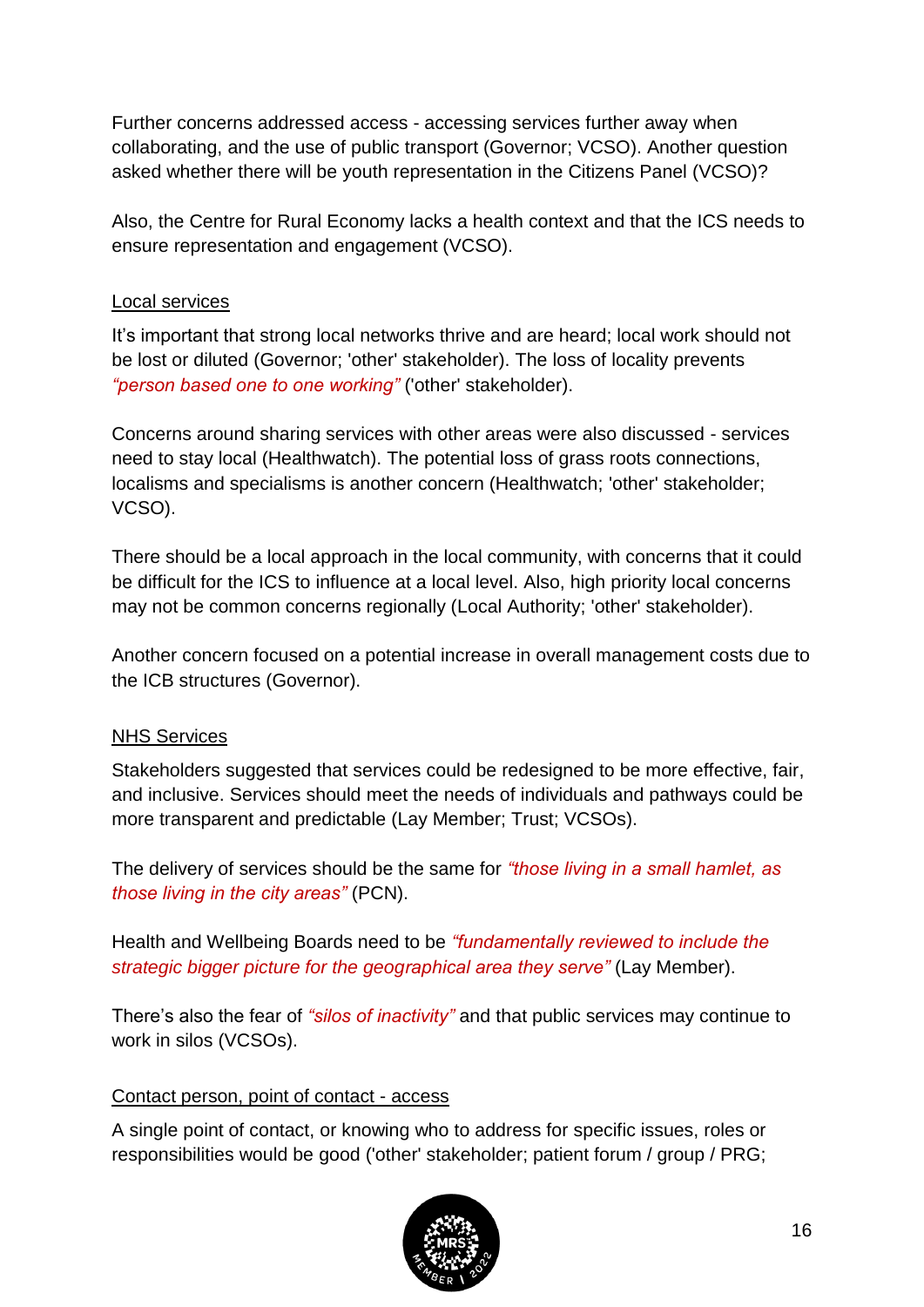#### VCSO). *"The scale and complexity of NHS structures can make it difficult to connect to the people who control resources"* (Trust).

It's helpful that the CCG have employees working externally with organisations to encourage engagement ('other' stakeholders).

The ICS should recruit an overall involvement coordinator, and a named person representing patients from each area should meet to formulate and share plans ('other' stakeholder). Due to the large scale of the ICS, there is difficulty in understanding how local governors can connect into regional conversations (Governor).

#### Patient or community involvement

The new health care system is extremely remote from patients, patient groups may not continue, meaning patient intelligence/experience will be lost (Lay Member).

Patient participation is important and must continue - the biggest issue is finding volunteers to take part at place level ('other' stakeholder). Also, PPGs all operate differently across the county, they need capacity to engage with the heart of the community (VCSO).

Membership demographics of the CCG Patient forum don't match the demographics of the locality ('other' stakeholder).

The pandemic created difficulties with community involvement. Prior to COVID-19 public representatives accompanied CCG visits - bringing a patient, carer and public perspectives together, as well as understanding on CCG provisions ('other' stakeholder).

## <span id="page-16-0"></span>**Partnership working**

A broad theme discussed by stakeholders addressed partnership working. We will now draw conclusions based on relationships, links between organisations and coproduction.

#### Relationships

There's a good relationship between the CCG, Public Health, Healthwatch, local organisations and local groups (Healthwatch; Lay Member; Local Authority; 'other' stakeholder; patient forum / group / PRG; VCSO).

Relationships in general are either good or improving ('other' stakeholder; VCSO). There's a need for local partnerships that meet on an equal footing (Local Authority).

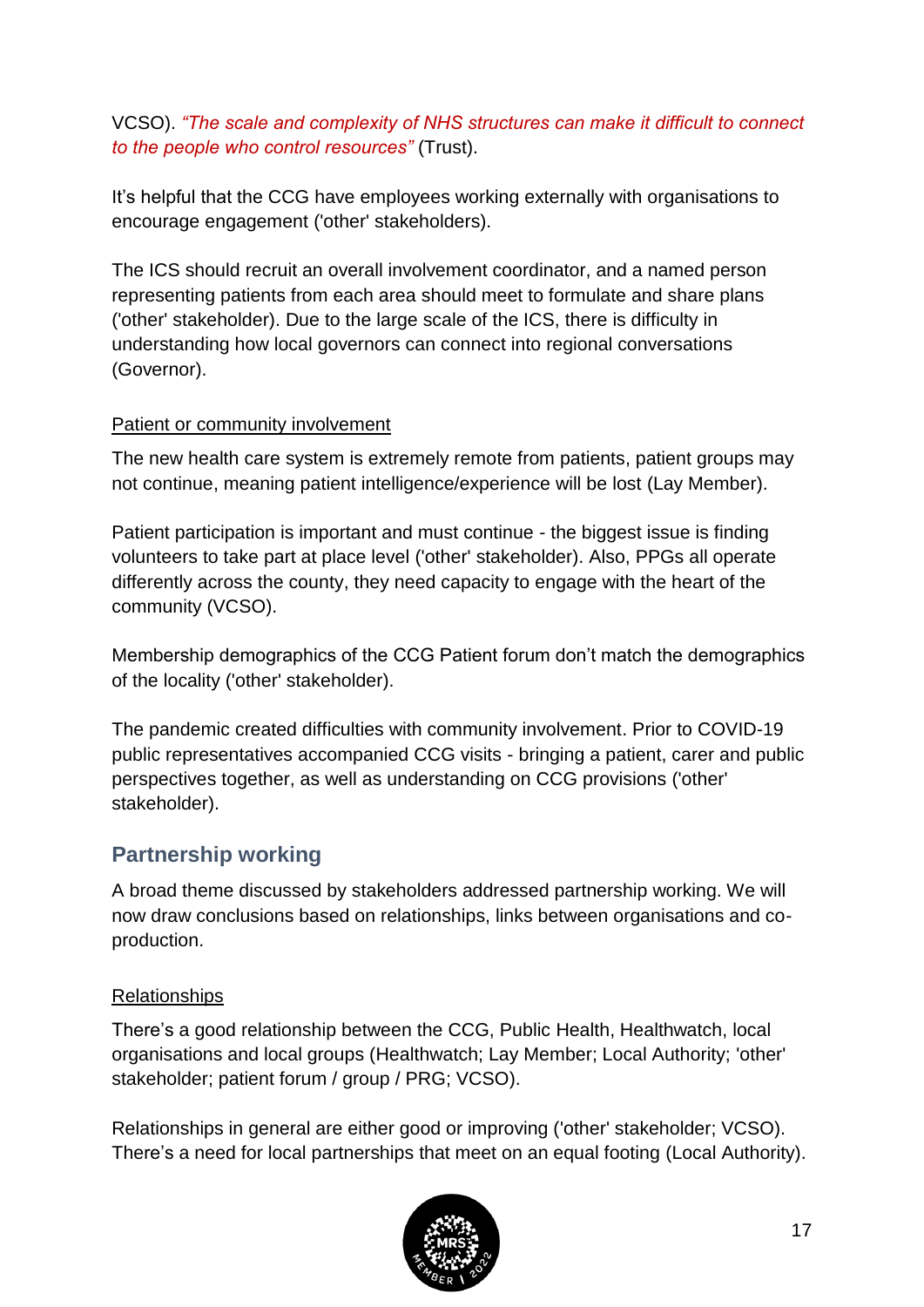The development of relationships, trust and better, *"stronger relationships,"* would work better (Healthwatch; patient forum / group / PRG; VCSO).

There are a lot of great partnerships working in both Northumberland and North Tyneside - this needs to be built on (Trust). Additionally, the voluntary sector *"invested a lot of time when CCGs were formed into making those relationships work"* (patient forum / group / PRG).

The COVID-19 pandemic brought organisations closer together (VCSOs).

#### Links between organisations

It is important to keep links in the communications chain between the ICB, ICP, Place, General Practice, PPGs, and Healthwatch (Healthwatch; patient forum / group / PRG; VCSO).

Stakeholders feel their organisations link well with, and work well with, other services and groups (VCSOs).

In contrast, involvement would be better if the links between organisations, including the hospital Trust, were better – a potential recommendation would be the introduction of a mechanism linking organisations, or people with special interest groups ('other' stakeholder; VCSO).

Organisations should come together and *"have a coherent voice, building a fair and inclusive healthcare system for all"* (VCSO).

South Tyneside CCG have embraced the *"New Zealand healthcare model collaborating with a far wider partnership to address local healthcare needs"* (Lay Member).

#### Co-production

A stakeholder commented *"co-production is a shift in the balance of power from professionals to local people and communities, placing service users on the same level as the service provider, sharing power, and drawing on the knowledge and resources of both parties to develop solutions and improve services"* ('other' stakeholder).

It would be better if they were clear about what co-production means and there was a co-production of services (Lay Governor; VCSO). There's a need for a radical shift in collective work and responsibility to tackle health inequalities (Lay member).

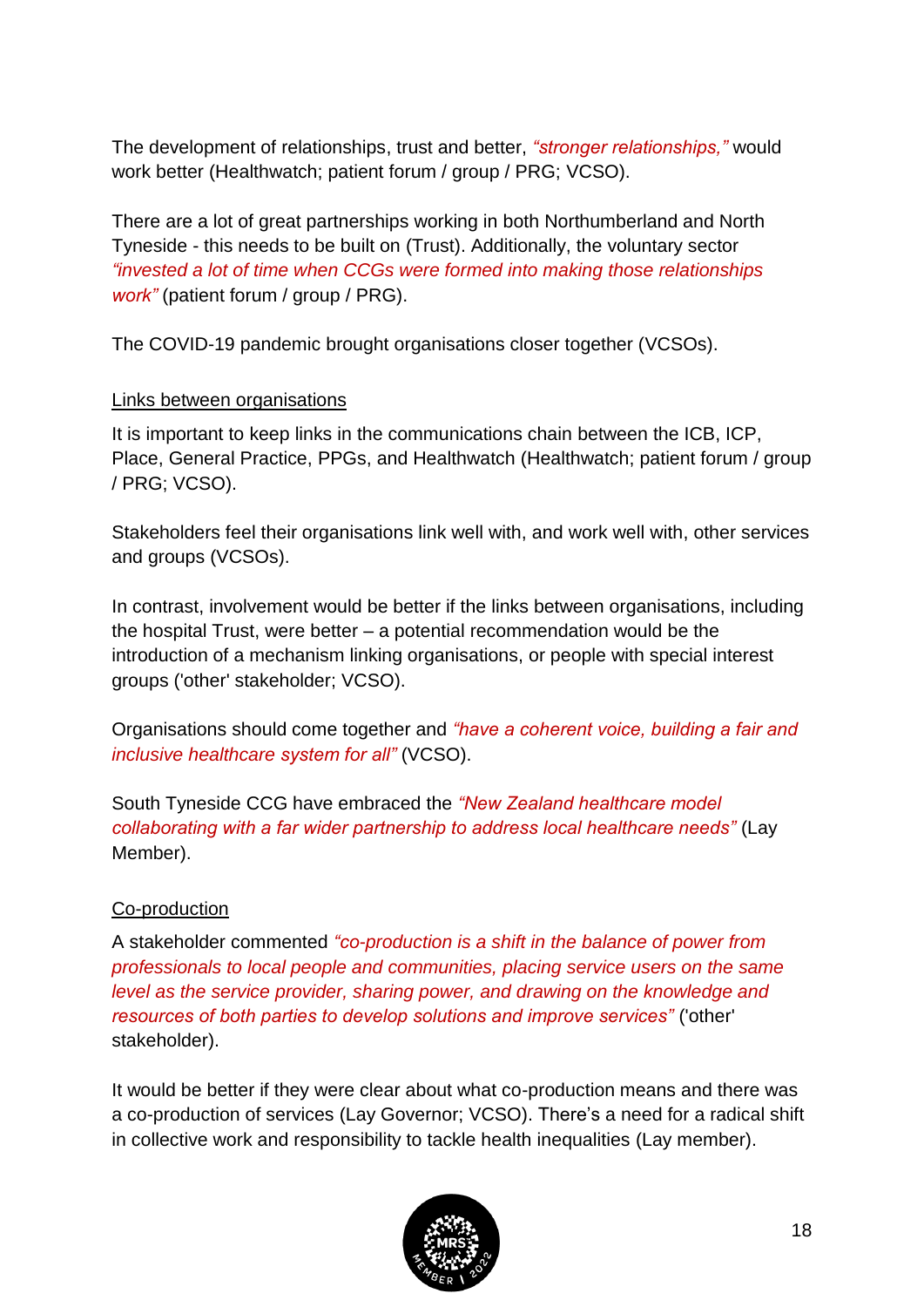Groups and organisations need to share learning, work and experience - they could run events or introduce mandatory staff training (Lay Member; 'other' stakeholder). Where it makes sense, shared learning and collaboration works well - it avoids engagement fatigue and makes best use of resources that are available (Lay Member).

Groups need to share work; healthcare services have worked independently for too long, there's a need for joined up conversations to tackle social inequalities ('other' stakeholder, Lay Member).

#### <span id="page-18-0"></span>**What does place mean?**

A broad theme discussed by stakeholders addressed the meaning of 'place'.

'Place' has a different meaning to different people, with a VCSO suggesting it has a different meaning in different parts of the county (Trust; VCSOs).

Another stakeholder suggested the meaning of 'place' differs, depending on the conversation (Local Authority).

Stakeholders described 'place' as being at local authority level (Healthwatch; Lay Member; VCSOs).

Questions were raised asking whether 'place' was in line with local authorities (Healthwatch; VCSO)?

The term "*smaller geographical location"* was also used to describe 'place' (PCN). More specifically, the term 'place' is used to describe the town they access their services, or it is individual towns, villages and estates (Local Authority; MP).

'Place' can also mean specific places such as South Tyneside, North Tyneside etc (Governor; patient forum / group / PRG; 'other' stakeholder; VCSO).

According to other stakeholders, 'place' means where they live, or a physical location such as their home ('other' stakeholder; VCSO). Whilst another VCSO representative suggested 'place' meant, "*Geography, but also about the people who live there, region based or locality?"*

Stakeholders described 'place' as meaning local community, alongside support and connectivity in that community (Trust; VCSOs). Additionally, 'place' was described as local services for local people (patient forum / group / PRG).